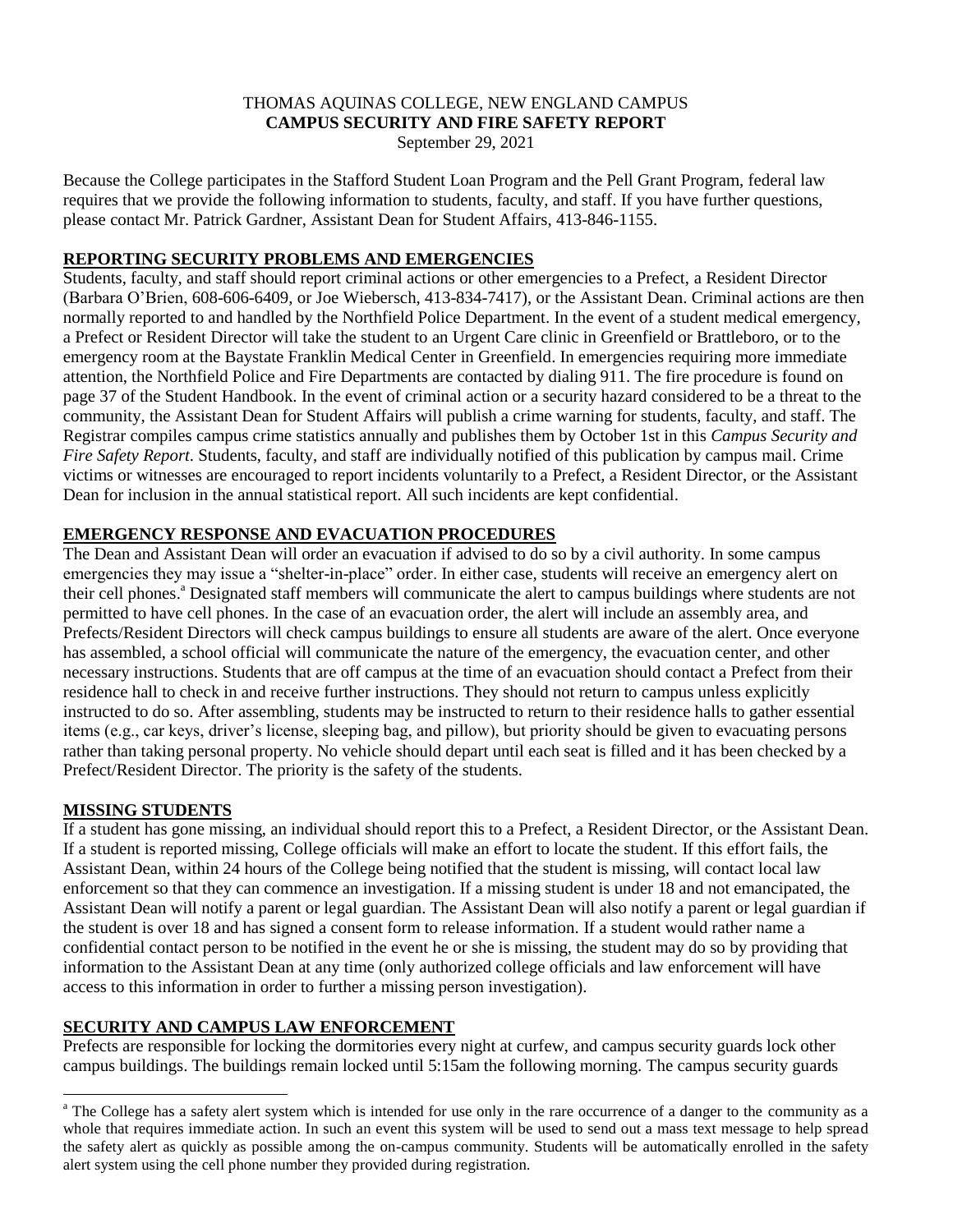also patrol the campus throughout the afternoon and night, check unused buildings every night, and enforce parking regulations. Only security guards, maintenance staff, and some college administrators have access to keys to all of the buildings on campus. Maintenance problems that affect campus security are to be reported to an Operations Supervisor (Adam Beberwyck or Sara Caughron).

Pedestrian and vehicle access to campus is monitored by campus security guards. All visitors to campus must have prior approval from Admissions, the Assistant Dean, or the Dean. Students, staff, or faculty encountering unknown persons on campus after dark should notify campus security.

The Prefects, Resident Directors, and the Assistant Dean enforce the rules of residence. Violations of local, state, or federal laws are reported to the appropriate authorities. Even though the College does not have any off-campus student organizations, we expect our students to obey the civil law both on and off campus. Security personnel on campus have the authority to detain individuals while criminal actions are being reported to the police department. Students, faculty, and staff are encouraged to report crimes promptly. When appropriate, the College's Chaplains, Resident Directors, Counselor, Physician, and Nurse are encouraged to notify persons of the procedure for confidentially reporting a crime for inclusion in the annual statistical report.

# **INFORMING STUDENTS ABOUT CAMPUS SECURITY AND CRIME PREVENTION**

Students are informed of campus security procedures at freshman orientation, by the Student Handbook, and by periodic dormitory meetings with the Prefects. As part of the College's crime prevention efforts, serious crimes are reported to the entire community in a timely manner. In all cases the names of the victims of such crimes are kept confidential. A daily crime log is maintained by the Assistant Dean and is available upon request.

# **ALCOHOL AND DRUG POLICY**

At some social functions, the College will serve alcohol to students who are of legal age; this service is overseen by the Assistant Dean. Outside of these functions, the possession or use of alcohol by students is strictly forbidden on campus and may entail expulsion from the program. The possession or use by students of marijuana, even for medical purposes, or of any illegal drugs is strictly forbidden both on and off campus and may entail expulsion. The College also reserves the right to dismiss a student from the program for any serious incident or any repeated incident of an intoxicated or drugged state of behavior on or off campus, for behavior creating a safety hazard to other persons, or for behavior that seriously impedes the legitimate activities of the College community. For students, any alcohol purchased as a gift, received as a gift, or intended for the off-campus use of those of legal age must be stored by a Prefect. The College strongly disapproves of off-campus use of alcohol by those under legal age because it violates the civil law and harms the College's reputation. Infractions of this alcohol and drug policy may be brought to the attention of a student's parent(s) or guardian. Additional information regarding drug and alcohol abuse prevention may be found in the College's annual Drug and Alcohol Abuse Prevention Memorandum.

### **SEXUAL CRIMES PREVENTION PROGRAM**

Schools that certify students as eligible for a Stafford Student Loan or a Pell Grant are required to have a "sexual crime prevention program." In order to prevent sexual misconduct, harassment, and more serious crimes<sup>b</sup> the college strives to maintain an environment on campus that promotes respect for the innate dignity of each of its students, faculty, and staff. Hence, in academic settings we require dress that signifies that dignity; we require formal address when speaking to each other; and we expect students, faculty and staff to listen and respond to each other politely and respectfully. We strictly maintain single-sex dormitories, forbid the use of alcohol on campus (except when alcoholic beverages are served by the College to those of legal age), and maintain a curfew that is intended in part to keep students from temptations that can arise when one is tired. We expect our students, faculty, and staff to refrain from vulgar, abusive and disrespectful speech, which could incline one to regard others with disrespect. We maintain filters for our internet service, restrict the use of cell phones for accessing the internet, and require approval for movies watched on campus in order, again in part, to protect our students, faculty, and staff from media that promote

<sup>&</sup>lt;sup>b</sup> Including, but not limited to, sexual assault: any offense that meets the <u>definition of rape, fondling</u>, incest, or statutory rape as used in the FBI's Uniform Crime Reporting (UCR) program; domestic violence, dating violence, and stalking (as defined in the [Violence Against Women Act \[VAWA\]](http://www.justice.gov/sites/default/files/ovw/legacy/2011/07/08/about-ovw-factsheet.pdf) of 1994). Per the National Incident-Based Reporting System User Manual from the FBI UCR Program, a sex offense is "any sexual act directed against another person, without the consent of the victim, including instances where the victim is incapable of giving consent."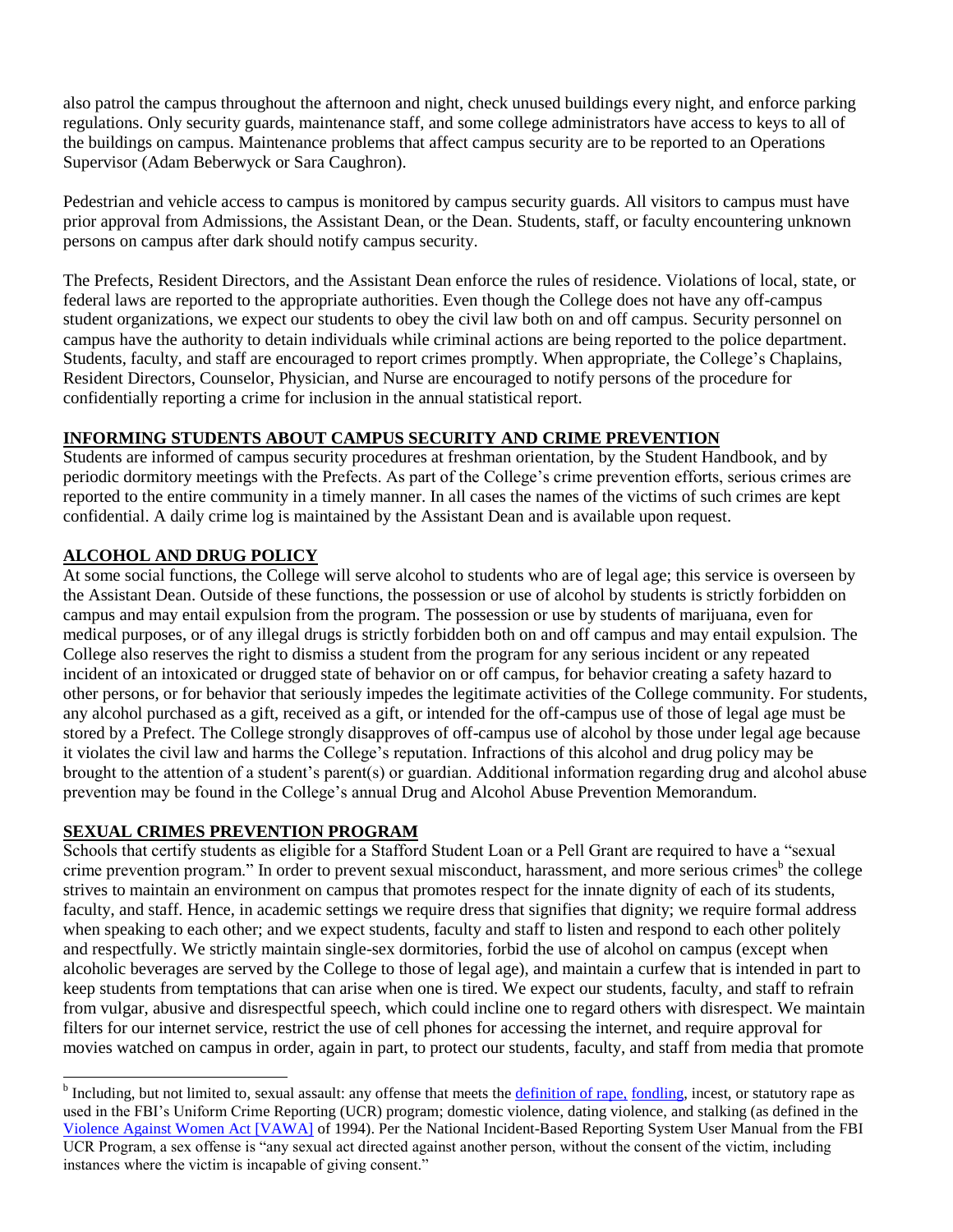sexual promiscuity and violence and incline one to see a member of the opposite sex as a mere object of lust. The College will not tolerate any form of sexual assault, dating violence, domestic violence, or stalking.

We also have a Counselor, Chaplains, Resident Directors, and the Assistant Dean who are available to help any student that is struggling with difficulties in these areas and are available to instruct students with regard to the moral and spiritual dimensions that arise in connection with sexual matters.

All students, faculty, and staff of the College are required to read *Imitate the Purity of Christ*, a document written by the Dean aimed at helping the reader grow in virtue and warn them of behavior that could lead to such acts as described above. Part of our ongoing prevention and awareness program includes requiring our faculty, staff, and returning students to complete continued training. This year we asked them to watch a video entitled "God's Plan for Human Sexuality". There are also occasional talks with students regarding these matters organized by the Assistant Dean or Chaplains. Incoming students are informed of the College's policies concerning such matters during Freshmen Orientation. Faculty and staff are informed as part of both the interview and orientation process. In addition to these measures, the College sends notices to the campus community informing them of the information available to them concerning the College's policies in regard to these matters.

The seriousness of these incidents obliges those who are aware that they are occurring to intervene. We encourage our students, faculty, and staff to review [these](https://www.rainn.org/articles/your-role-preventing-sexual-assault) positive options for intervening should one find oneself in proximity to such an incident. Additionally, information on warning signs can be found [here.](https://www.nsopw.gov/en/SafetyAndEducation)

In accordance with state and federal law, the College is required to advise the campus community where information concerning registered sex offenders may be obtained. Information concerning Level 2 and Level 3 offenders is available to the general public by contacting the Northfield Police Department or the Commonwealth of Massachusetts' Sex Offender Registry Board, P.O. Box 4547 Salem, MA 01970-4547, 978-740-6400, or online at [https://www.mass.gov/orgs/sex-offender-registry-board.](https://www.mass.gov/orgs/sex-offender-registry-board)

#### **REPORTING SEXUAL CRIMES**

l

The care that we have taken both to shape our community according to the teachings of Christ and His Church, and to maintain it as such, should serve as a sign of the seriousness with which the College regards violations of its policies in these areas.

An incident of sexual assault should be immediately reported to a Prefect, Resident Director, the Assistant Dean, or the Title IX Coordinator (John Quincy Masteller, 805-421-5930). It is important for victims to seek immediate medical attention for their own safety and to collect and preserve any evidence of a sexual crime. If an incident should occur, the College's Chaplains, Resident Directors, and Counselor are available for counseling the victim and the respondent. If a victim or respondent would like to seek off-campus counseling, [catholictherapists.com](http://catholictherapists.com/) may be a helpful resource. Victim advocacy and other services for Franklin County can be found at [www.nelcwit.org.](http://www.nelcwit.org/) If a student, faculty, or staff member reports being the victim of dating violence, domestic violence, sexual assault or stalking, whether the offense occurred on or off campus, the College will provide him or her with a written explanation of his or her rights and options.

The Assistant Dean will promptly and impartially investigate any reported incident of sexual assault, dating violence, domestic violence, or stalking, and make a report to a subcommittee of the Faculty Advisory Committee<sup>c</sup>, which will then determine what sanctions, if appropriate, will be imposed. Unless further evidence is brought to light, the decision of the subcommittee will be final. The College will strive to be fair and impartial to all parties concerned in its investigation and determination of sanctions. Since this is not a court of law, clear and convincing evidence shall suffice for the subcommittee to render its decision, which will be communicated simultaneously in writing to all involved parties. Given the seriousness of these offenses and their harm not only to the victim but to the whole community, a violation of these policies will normally result in expulsion (and/or dismissal from employment, where

 $c$  The President, Dean, Assistant Dean, and any other members of the Faculty Advisory Committee who may be charged with investigating and resolving a charge of this nature will receive annual training in the proper conduct of such investigations and proceedings primarily to ensure the safety and confidentiality of the victim through such proceedings, while promoting accountability.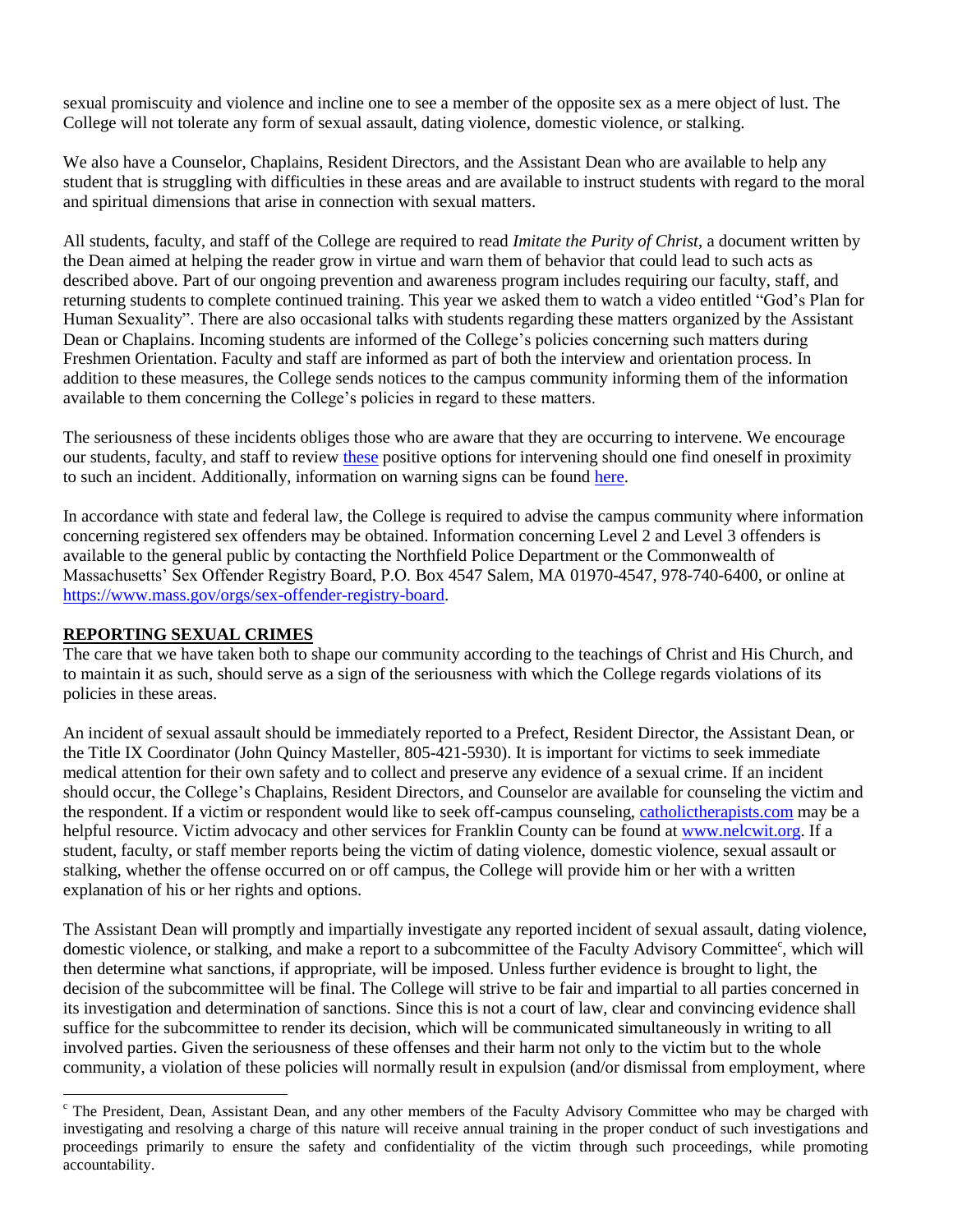applicable). It should be noted that the College's expectations in this area are stricter than in the law. If such conduct, in addition to violating the College's policies, should also violate the law<sup>d</sup>, the College will aid the victim in notifying local law enforcement officials (Northfield Police Department)<sup>e</sup>, if the victim desires to do so (or the College will notify them if the victim is incapacitated). The victim is not required to notify them. Finally, the Assistant Dean and the subcommittee of the Faculty Advisory Committee will take care to protect the confidentiality of the victim (including identifying information), and will not give such information to anyone, including Clery Act reporting (apart from responsible College officials), unless required to do so by the law; and will take such steps as it is reasonably able to do to assist the victim in the aftermath of such an incident, including help with  $f$  counseling, change of living situation, etc. For more details about this procedure see the section below entitled *Additional Details Regarding Institutional Disciplinary Procedures and Actions*.

# **SEXUAL HARASSMENT**

 $\overline{a}$ 

Thomas Aquinas College is committed to providing a school environment that is free of harassment, including sexual harassment. If you believe you are being subjected to such harassment, or if you witness conduct that you believe constitutes harassment, you must report the matter to the attention of a Resident Director, the Assistant Dean, or the Title IX Coordinator (John Quincy Masteller, 805-421-5930) immediately so that complaints can be quickly and fairly resolved. The law protects you from any retaliation for reporting or participating in an investigation of a discrimination or discriminatory harassment complaint. A prompt and thorough investigation of the alleged incident will be conducted. To the extent possible, the investigation and any subsequent action will proceed in an atmosphere of confidentiality. Sexual harassment is considered to be unlawful sex discrimination and may be found when, among other reasons, a person initiates unwelcome sexual advances, remarks or jokes of a sexual nature, or other verbal or physical conduct of a sexual nature, which has the purpose or effect of creating a hostile and intimidating environment sufficiently severe or pervasive to substantially impair a reasonable person's participation in the College's programs or activities. In determining whether alleged conduct constitutes sexual harassment, consideration shall be given to the record of the incident as a whole and to the totality of the circumstances, including the context in which the alleged incidents occurred.

#### **ADDITIONAL DETAILS REGARDING INSTITUTIONAL DISCIPLINARY PROCEDURES AND ACTIONS**

As stated above, the Assistant Dean will promptly and impartially investigate any reported incident of sexual assault, dating violence, domestic violence, or stalking, and make a report to a subcommittee of the Faculty Advisory Committee, which will then determine whether a sanction will be imposed. After all relevant evidence and information has been gathered a final determination will normally be made within one week. The accuser and the accused will be provided the same opportunities to have an advisor present at any proceeding or meeting about the incident in question. An advisor is any individual who provides the accuser or accused support, guidance or advice. The Assistant Dean will provide simultaneous notification, in writing, to both the accuser and the accused of: the result of any institutional disciplinary proceeding that arises from an allegation of dating violence, domestic violence, sexual assault or stalking; the institution's procedures for the accused and the victim to appeal the result of the institutional disciplinary proceeding, if such procedures are available; any change to the result; and when such results become final.

In any case involving an employee of the College, either as the accuser and the accused, the Director of Human Resources will work with the Assistant Dean to promptly and impartially investigate any reported incident of sexual assault, dating violence, domestic violence, or stalking, and make a report to a subcommittee of the Faculty Advisory Committee.

<sup>&</sup>lt;sup>d</sup> A key component in determining if a crime of sexual assault has occurred is whether the act in question was consensual. In the investigation of an alleged sexual crime, "consent" shall be defined to mean positive cooperation in act or attitude pursuant to an exercise of free will. The person must act freely and voluntarily and have knowledge of the nature of the act or transaction involved. A current or previous dating or marital relationship shall not be sufficient to constitute consent.

<sup>&</sup>lt;sup>e</sup> The victim always has the right to notify the police directly if he or she so desires.

<sup>&</sup>lt;sup>f</sup> Which help will include written notification of mental health, counseling, victim advocacy, and legal assistance available both on and off campus, and written notification of options in changing academic, living, and working situations if the student finds them necessary. Moreover, if the victim obtains a restraining order or other such order, the Assistant Dean, campus security guards, and Prefects will help the victim with its enforcement.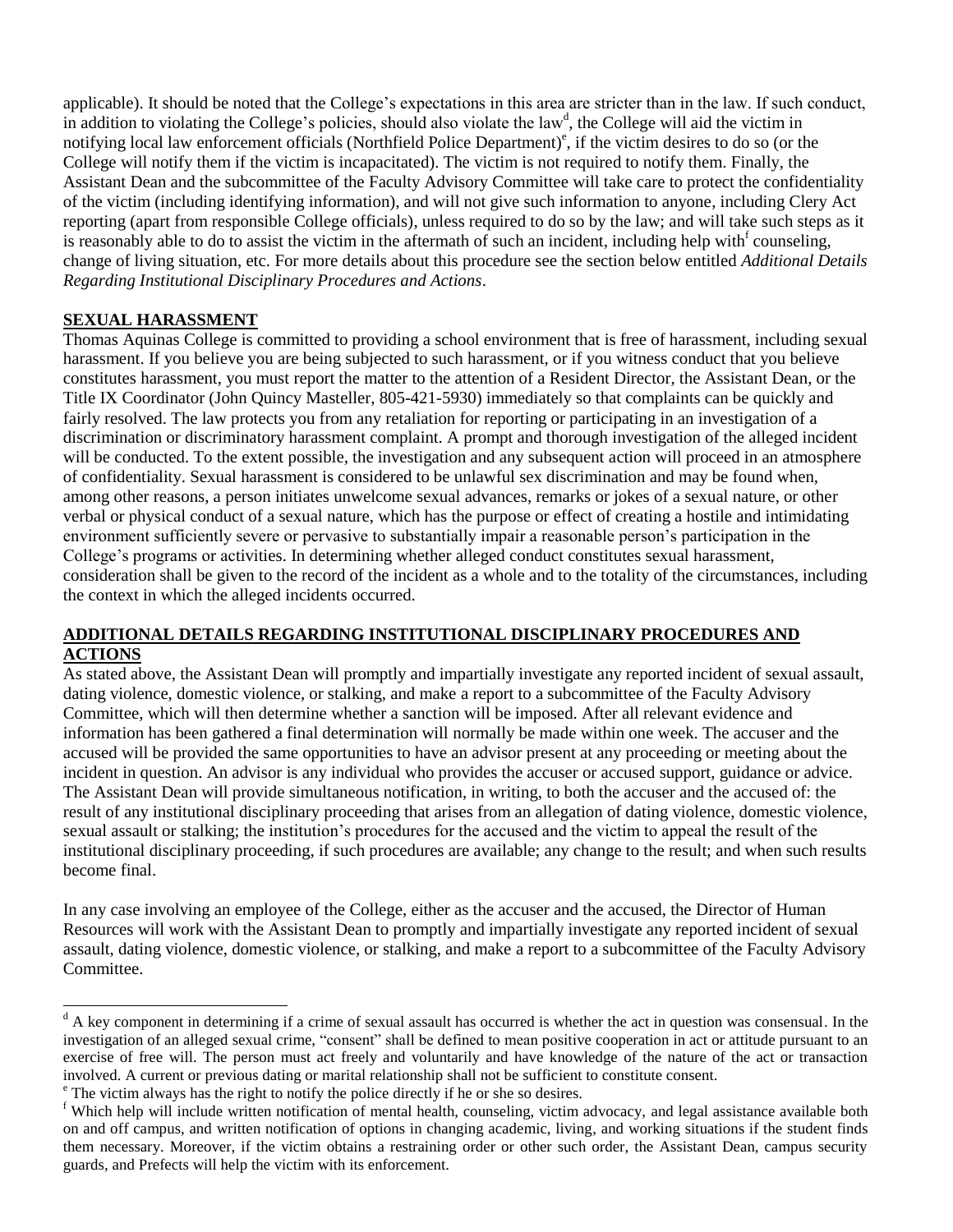### **CAMPUS CRIME STATISTICS**

Since the campus started operation in August of 2019, the Clery Act Help Desk has advised us that our reportable data begin with calendar year 2020, and that we are not to include information for the partial operation year of 2019. In future years, data will include the three most recent complete calendar years.

The following tables show statistics concerning the occurrence on campus, during the calendar year 2020, of the following criminal offenses reported to campus security authorities (Assistant Dean, Resident Directors, security guard, etc.) or local police agencies.

|                                                                                                                              | Column A<br>Number of Offenses Reported In Last 3 Calendar Years<br>(1) On Campus; (2) In Dormitories; (3) In or On Noncampus<br>Buildings or Property; and (4) On Adjacent Public Property<br>Not Separated By a Fence**** | Column B<br>Number of Offenses in Column A Sorted By<br>Category of Prejudice, Manifesting Evidence of<br>Prejudice as defined as a Hate Crime by the<br>Federal Bureau of Investigation's Uniform Crime<br>Reporting program |
|------------------------------------------------------------------------------------------------------------------------------|-----------------------------------------------------------------------------------------------------------------------------------------------------------------------------------------------------------------------------|-------------------------------------------------------------------------------------------------------------------------------------------------------------------------------------------------------------------------------|
| Criminal homicide<br>l i)                                                                                                    |                                                                                                                                                                                                                             |                                                                                                                                                                                                                               |
| a. Nonnegligent manslaughter (murder)*                                                                                       | (1) None; (2) None; (3) N/A; (4) None                                                                                                                                                                                       | None                                                                                                                                                                                                                          |
| b. Negligent manslaughter*                                                                                                   | $(1)$ None; $(2)$ None; $(3)$ N/A; $(4)$ None                                                                                                                                                                               | None                                                                                                                                                                                                                          |
| ii)<br>Sexual Assault*                                                                                                       |                                                                                                                                                                                                                             | None                                                                                                                                                                                                                          |
| a. Rape <sup>*</sup>                                                                                                         | (1) None; (2) None; (3) N/A; (4) None                                                                                                                                                                                       | None                                                                                                                                                                                                                          |
| b. Fondling*                                                                                                                 | $(3)$ N/A;<br>(2) None;<br>$(4)$ None<br>(1) None;                                                                                                                                                                          | None                                                                                                                                                                                                                          |
| iii)<br>Robbery*                                                                                                             | $(2)$ None;<br>$(3)$ N/A;<br>$(4)$ None<br>$(1)$ None;                                                                                                                                                                      | None                                                                                                                                                                                                                          |
| iv)<br>Aggravated assault*                                                                                                   | $(2)$ None;<br>$(3)$ N/A;<br>$(4)$ None<br>(1) None;                                                                                                                                                                        | None                                                                                                                                                                                                                          |
| Burglary* (see note below**)<br>$\mathsf{v}$                                                                                 | $(2)$ None;<br>$(3)$ N/A;<br>$(4)$ None<br>(1) None;                                                                                                                                                                        | None                                                                                                                                                                                                                          |
| vi) Motor Vehicle Theft*                                                                                                     | $(2)$ None;<br>$(3)$ N/A;<br>$(4)$ None<br>(1) None;                                                                                                                                                                        | None                                                                                                                                                                                                                          |
| vii) Arson*                                                                                                                  | $(1)$ None; $(2)$ None;<br>$(3)$ N/A;<br>$(4)$ None                                                                                                                                                                         | None                                                                                                                                                                                                                          |
| viii) Domestic violence***                                                                                                   | $(2)$ None;<br>$(3)$ N/A;<br>$(4)$ None<br>(1) None;                                                                                                                                                                        | None                                                                                                                                                                                                                          |
| ix) Dating violence***                                                                                                       | (2) None;<br>$(3)$ N/A;<br>$(4)$ None<br>(1) None;                                                                                                                                                                          | None                                                                                                                                                                                                                          |
| <b>Stalking incidents***</b><br>$\mathsf{x}$                                                                                 | (2) None;<br>(3) N/A;<br>$(4)$ None<br>(1) None;                                                                                                                                                                            | None                                                                                                                                                                                                                          |
| xi) Hate Crimes involving simple assault.<br>Intimidation, Larceny-theft, or Destruction<br>Damage, or Vandalism of Property | $(1)$ None; $(2)$ None; $(3)$ N/A; $(4)$ None                                                                                                                                                                               | None                                                                                                                                                                                                                          |

\* As defined by the Federal Bureau of Investigation's Uniform Crime Reporting program

\*\* "Burglary" is defined as the unlawful entry of a *structure* to commit a theft or a felony. There must be an element of *trespass*. Forcible entry or unlawful entry (no-force) are both included. If an item is stolen from an area with common access (no trespass) or from a parked vehicle (not a structure), the crime is categorized a[s larceny-theft\\*](http://www.fbi.gov/about-us/cjis/ucr/crime-in-the-u.s/2010/crime-in-the-u.s.-2010/property-crime/larcenytheftmain), not burglary. Larceny-theft is not reported on the Campus Security Report. Thefts may occur occasionally on campus. Everyone should exercise reasonable caution in this regard. You are advised not to keep valuables in parked vehicles. \*\*\* As defined by the Violence Against [Women Act \(VAWA\)](https://www.justice.gov/file/29836/download) of 1994.

|                                          | Column C<br>Number of Arrests Reported In Last 3 Calendar Years (1) On<br>Campus; (2) In Dormitories; (3) In or On Noncampus<br>Buildings or Property; and (4) On Adjacent Public Property<br>Not Separated By a Fence**** | Column <sub>D</sub><br>Persons Not Included in Column C (Arrests)<br>Who Were Referred For Campus Disciplinary<br><b>Action***** For Such Violations</b> |
|------------------------------------------|----------------------------------------------------------------------------------------------------------------------------------------------------------------------------------------------------------------------------|----------------------------------------------------------------------------------------------------------------------------------------------------------|
| xii) Arrests or Disciplinary Actions for |                                                                                                                                                                                                                            |                                                                                                                                                          |
| a. Liguor law violations                 | (1) None; (2) None; (3) N/A; (4) None                                                                                                                                                                                      | None                                                                                                                                                     |
| b. Drug abuse violations                 | (1) None; (2) None; (3) N/A; (4) None                                                                                                                                                                                      | None                                                                                                                                                     |
| c. Illegal weapons possession            | (1) None; (2) None; (3) N/A; (4) None                                                                                                                                                                                      | None                                                                                                                                                     |

\*\*\*\* The category "In Dormitories" is a subset of "On Campus." The College does not have "Noncampus Buildings or Property." College-owned faculty and staff residences adjacent to the main campus are regarded as 'On Campus' under the Clery Act.

\*\*\*\*\* Campus Disciplinary Action" is defined as the referral of any student to any campus official who initiates a disciplinary action of which a record is kept and which may result in the imposition of a sanction. In this report, however, the law stipulates that students referred for campus disciplinary action are not to be included unless those violations were also violations of law, not simply campus policy.